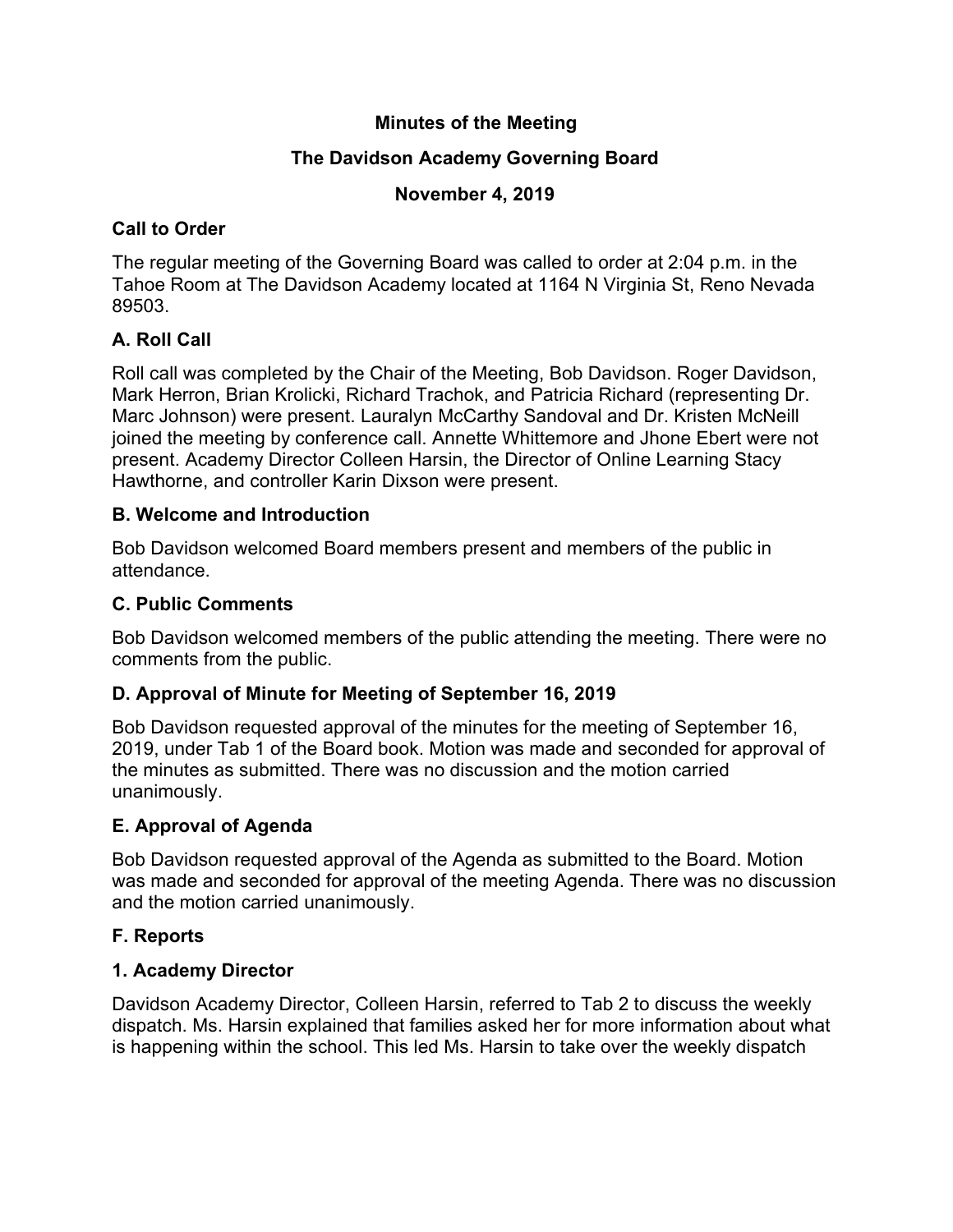which is a weekly report emailed to families and students. Ms. Harsin explained that in recent parent meetings, families have expressed that the dispatches are helpful and should continue. Mr. Trachok asked how this has been received. Ms. Harsin stated that the dispatch has been received fairly well. Ms. Harsin further explained that these weekly dispatch emails along with help from parent volunteers is helping accomplish one of Academy's goals which is to work closer together with families.

Ms. Harsin referred to tab 3 with the Davidson Academy club schedule. Ms. Harsin explained that the club schedule includes new and long standing clubs that are driven based on student interest. These clubs take part in fundraising for activities that they would like to participate in, along with fundraising to help better the community.

Ms. Harsin referred to tab 4 with a letter that was sent out to the Reno Campus parents regarding the pledge drive that helps raise money for the Educational Opportunities Fund. This fund assists students to pay for travel expenses, lodging expenses, and other competition fees, as well as University fees for classes that surpass high school graduation requirements. To access the funds, students fill out an application and the funds are disbursed based on the needs of the students. Mr. Krolicki asked how these funds are handled, specifically if the funds are deposited into a separate account. Karin Dixson, the controller for the Davidson Academy, explained that all funds are held in one checking account but on the balance sheet all of the money is segregated so at any given time we know how much is in the fund. Mr. Krolicki then asked how monies are generated and how they are disbursed. Ms. Dixson explained that money is generated through fundraising and donations. Money is disbursed by check after the needs have been reviewed by Colleen Harsin, the payment is processed by Karin Dixson, then the check is signed my Mark Herron. Mr. Trachok and Bob Davidson asked if the accounts should be separate. Mr. Herron explained that since the operations fall within the same tax payer ID number, having a second account would not change the function. Mr. Trachok suggested that we double check if we should be using a second account. Mr. Herron stated that this is something they will look into to ensure they are following best practice. Bob Davidson mentioned that the auditors do not find this to be an issue.

Mark Herron followed up on a question posed by Richard Trachok at the last board meeting. Mr. Trachok asked if the proportion of instructional expenses vs. support expense at the Academy was appropriate. Mr. Herron started by noting that Statement of Activities in the audit report that Mr. Trachok was referring to summarizes a \$4.4 million annual budget into six expense categories. This aggregation is useful for the auditors but obscures a lot of detail. Mr. Herron also noted that comparable data is difficult to obtain. Public school districts operate at a vastly different scale than the Academy. Private school data is either not available or is presented in a highly aggregated form. Also making comparisons difficult is the fact that about 30% of the Reno campus instruction (measured by credit hours) is done via university courses the cost of which (reimbursed tuition) is not captured in instructional wages and benefits. Similarly, about 30% of the online program's instruction expense is done by teachers working for a third party and is not captured in wages and benefits.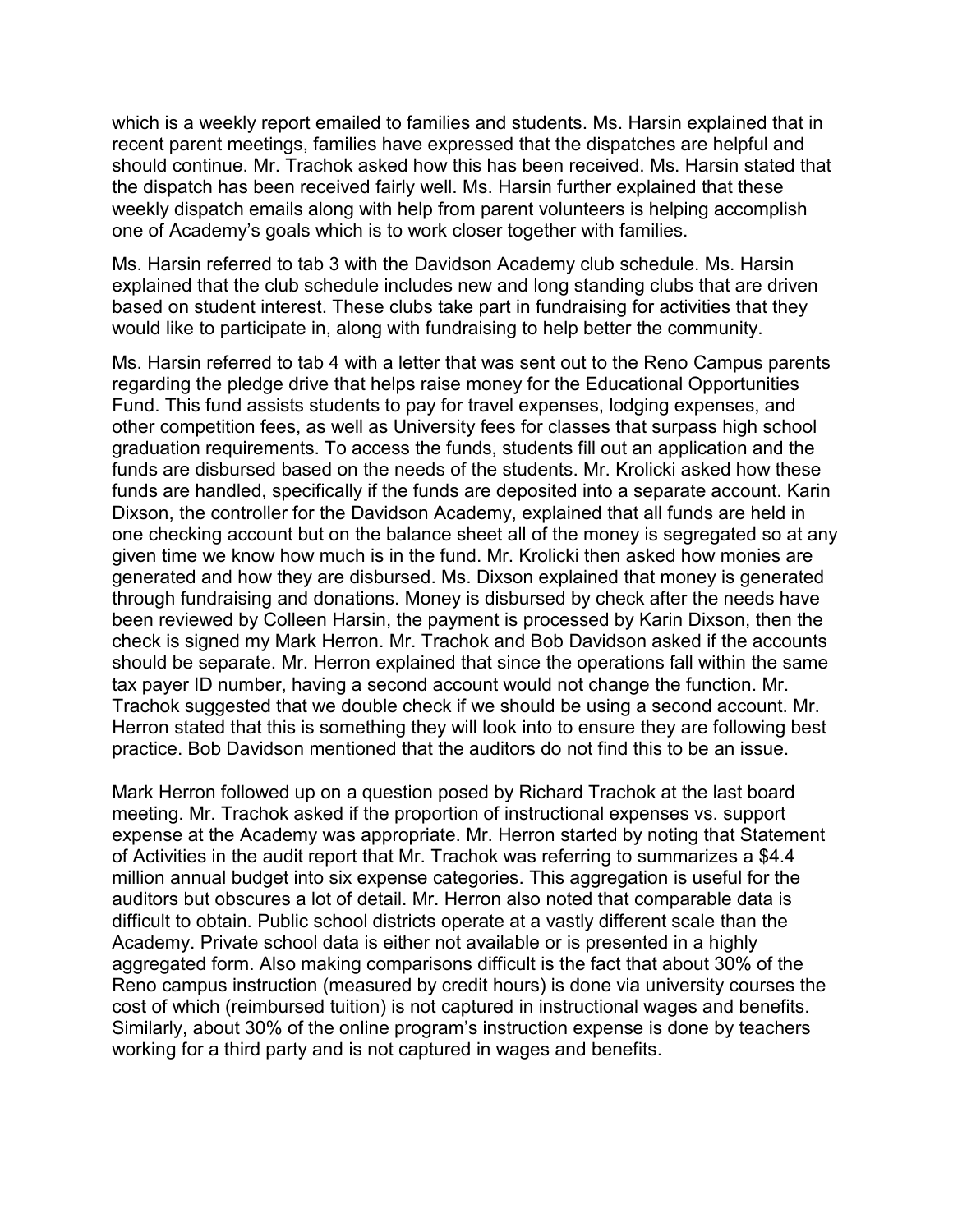When the numbers are compiled in a way that better reflects how funds are expended, for the 2019 fiscal year, 51.3% of expenses were spent on direct instruction (including UNR tuition); another 16.2% went toward curriculum support, guidance, assessment and student information technology support, for a total of 67.5% direct instructional support. 7.9% of total expense was facility and security related and 2.1% for student transportation. So, 77.4% of expenses are directly related to instruction and student support. The balance of 22.6% went toward the fiscal management, human resources, legal, and the directors of the Reno and online programs.

Mr. Trachok said this was responsive to his question and he thanked Mr. Herron.

# **2. Director of Online Learning**

Director of Online Learning, Stacy Hawthorne, referred to tab 5 to report updates regarding the Davidson Academy's Online campus. Ms. Hawthorne stated that the online campus has 19 new student applications in progress. The online campus held an assessment in October and a second assessment will be held in November. This is earlier in comparison to the first assessment last year first which was held in January. Ms. Hawthorne explained that the online campus's assessment has been revised to more closely align to the assessment process utilized at the Reno campus. The change reduces the amount of time online applicants have to complete their assessment from two weeks to four days.

Ms. Hawthorne discussed upcoming recruiting events that are scheduled to take place in Southern California, Georgia, Houston, and Philadelphia. These events are being held in places where current online campus students live. Ms. Hawthorne explained that it is to have current students come to the events to share their perspective. Mr. Krolicki asked how the online campus recruits in communities that do not have any Davidson Academy Online students. Ms. Hawthorne explained that in previous years they have recruited by using the Davidson Young Scholar database to spread information about upcoming recruiting events. Ms. Hawthorne also stated that we regularly reach out to state and local gifted organizations to share information about the Davidson Academy.

Ms. Hawthorne spoke about a recent presentation that she gave with Dr. Potts on TILT Parenting. The presentation discussed how to support and educate profoundly gifted and twice exceptional students. Ms. Hawthorne stated that the feedback from the podcast has been positive.

Ms. Hawthorne discussed monthly open houses. This year the online campus created videos that are 5-8 minutes long for parents to access if they have questions regarding counseling, technology, assessment, or curriculum. With the videos now posted on the website, the monthly open houses can now focus on students, parents, and instructors sharing their perspectives and answering questions from attendees. The online campus has already held an open house this school year and plans to hold another in November.

Ms. Hawthorne addressed how the online campus handles extreme weather phenomena that could impact individual students. She explained that the online campus monitors weather patterns across the U.S. to ensure that instructional staff is aware of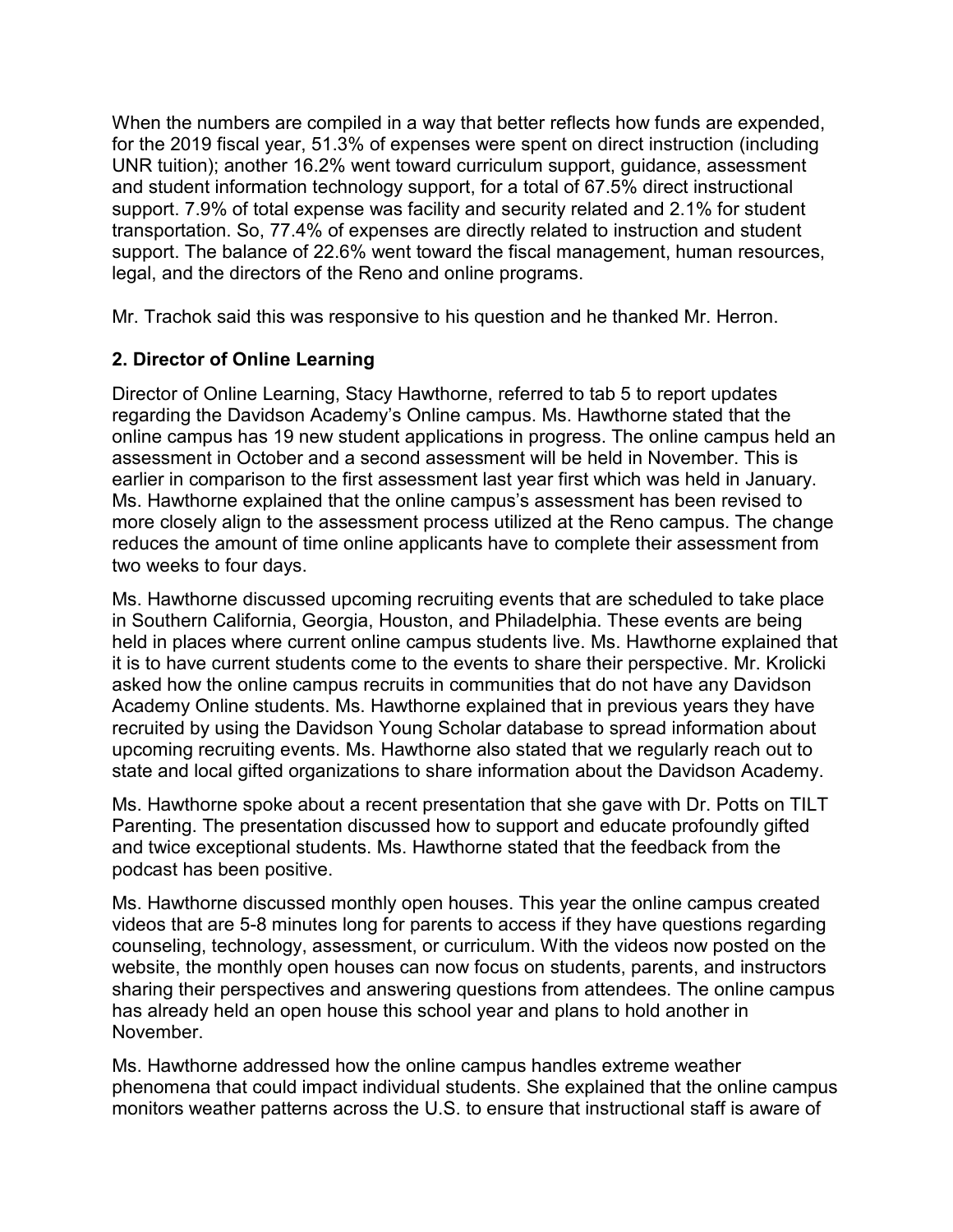any student who may be impacted. Ms. Hawthorne stated that when students experience extreme weather conditions they are excused from live sessions, but most students attempt to join the live sessions anyway.

Ms. Hawthorne shared a few student stories that exemplify how the online campus positively impacts their students' lives.

Ms. Hawthorne stated that the Davidson Academy Online campus has their first student with a qualifying score for the National Merit Finalist award and is preparing their application now. A second student was awarded the Caroline D. Bradley Scholarship which covers a full four-year merit based high school tuition. A third student recently had a research paper published. Ms. Hawthorne then explained that for the second year in a row, all of the online courses have been approved for A-G credit by the UC system which is important to families in California.

Bob Davidson asked if the current recruitment trend were to continue, what the expectations are for next year. Ms. Hawthorne stated that the target is 20 new students for the 2020-2021 academic year.

Mr. Trachok asked what the limit is based on the technology that is being used. Ms. Hawthorne explained that there is not a limit based on technology. She explained that the campus would add more class sections before turning students away.

Ms. McCarthy Sandoval asked if all of these online students are coming out of brick and mortar schools. Ms. Hawthorne responded that 40% of students are home schooled before joining the online campus and the rest come from either public or private schools.

Ms. Hawthorne presented two brochures about the online campus. These brochures help illustrate how the online campus is different from other online schools. One of the brochures is titled "A Day in The Life" that shows a typical day of an online campus student. The text of the second brochure was written by a research group that was profiling best cases in online learning. Ms. Hawthorne asked the group for permission to reproduce the profile in a brochure format.

Mr. Krolicki asked when you hope to acquire those 20 students. Ms. Hawthorne responded that the online campus application ends March 31<sup>st</sup> and we should know the numbers by May.

### **3. Media and Outreach**

Ms. Hawthorne referred to tab 6 of the board book to discuss media and outreach for both campuses. Ms. Hawthorne stated that the Davidson Academy was recently recognized for a podcast. The Davidson Academy also received an award for the Best Public High School in Nevada. The newsletter was also sent out to 15,000 students. Ms. Hawthorne also discussed upcoming tour dates for the Reno campus and future virtual open houses.

Ms. Hawthorne referred to tab 7 of the board book to review a 2019 summary from Google Analytics. Ms. Hawthorne explained that Mark Dlugosz created this report to highlight key word searches that relate to our websites. The findings show that organic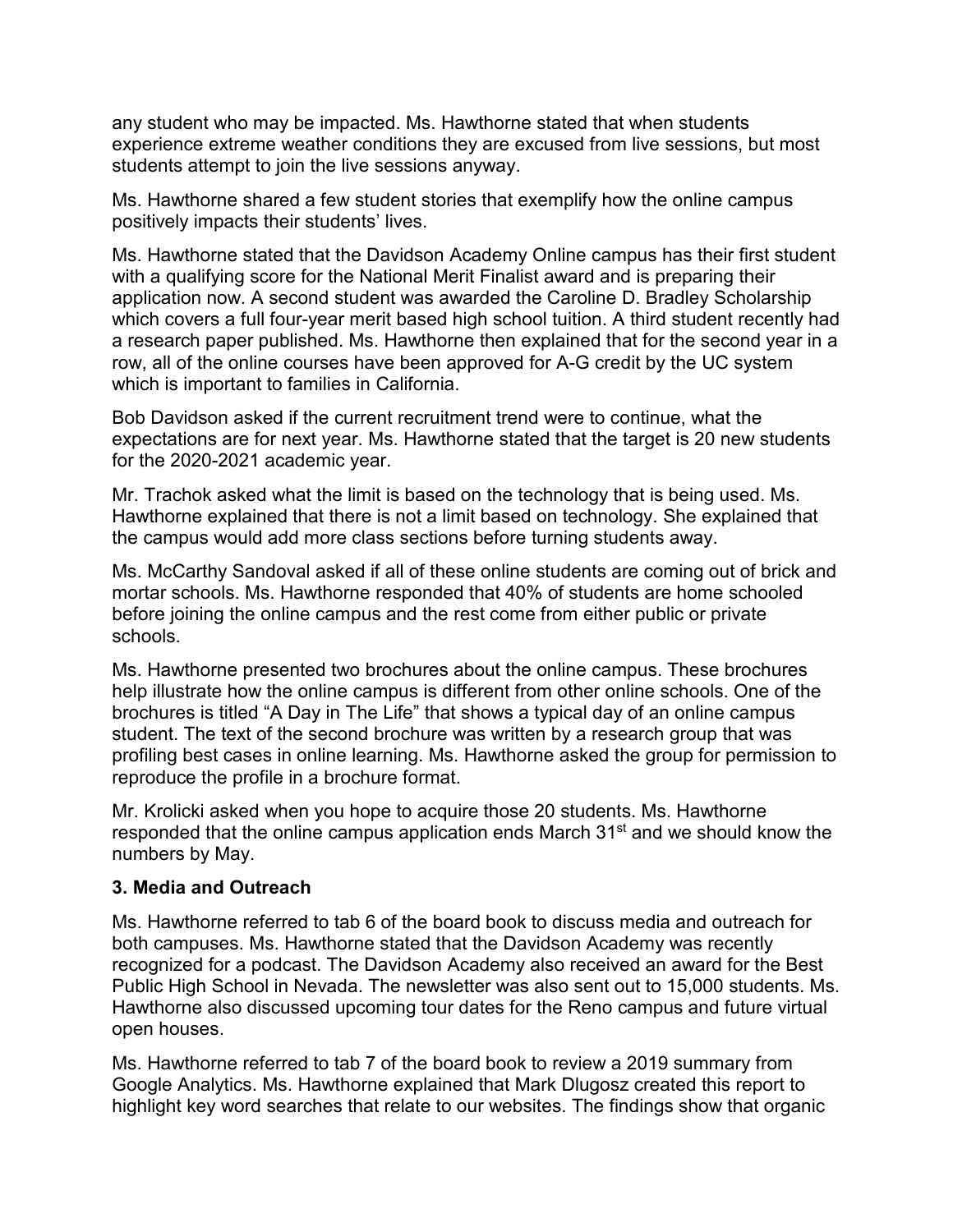traffic is up over 10%. Thanks to a grant provided by Google for non-profits the Academy is able to increase its return rate for certain key words searched. Mr. Krolicki explained that the data is difficult to read and asked what the biggest takeaways are from the data. Ms. Hawthorne explained that the data suggests we need to continue to improve the search engine option (SEO) and we need to track how many people apply based on seeing a Davidson Academy advertisement. Mr. Trachok asked why we should use data analytics for the Reno campus. Ms. Harsin explained that 40-50% of the Reno campus students come from around the country which makes it necessary for us to advertise. Ms. McCarthy Sandoval asked if the Davidson Academy will look to a third party to help with the data. Ms. Hawthorne responded that we are looking for a third party that can work for both the Davidson Institute and the Academy. Mr. Herron explained that this information is important to managing a website and becomes expensive. Mr. Herron stated that with our current budget we are doing a good job.

### **G. General Business**

## **1. Graduates**

Ms. Harsin referred to the back pocket of the board book with a proposed resolution for the graduates for the year 2020. Ms. Harsin explained that the way the legislation is written, the governing board must approve the list of graduates. She stated that the students are all currently on track at the time of the meeting and are still required to complete their coursework to graduate. Mr. Trachok asked if the governing board members can have data relating to the students' graduation requirements to review prior to voting. Ms. Harsin explained that we have access to this information however we are not sure how to appropriately share this data in a public setting. Mr. Herron stated that this is an appropriate question and that we consult with counsel on the matter. Mr. Trachok suggested that the school provides the graduation requirements to the board and the Director certifies that all of the proposed graduates have completed the coursework. Ms. Harsin explained that we have an ongoing credit appraisal for these students and a good portion of the students have already made early action to send their transcripts out to colleges. These transcripts that have any remaining credits are completely attainable by the students and are on track to complete by their graduation date in May. Bob Davidson recommended that because this proposed resolution is subject to the completion of the remaining coursework, if we do pass this resolution the board will come back to this to certify that the needs have been met. Dr. McNeill wanted to ensure that student information that is being passed through counsel is abiding by FERPA. Dr. McNeill explained that the Washoe County School District reads a statement to the board of trustees and the superintendent to validate students have met their graduation requirements before voting. Mr. Trachok asked if the board of trustees does this before graduation. Dr. McNeill stated that this is embedded into the graduation ceremony. Bob Davidson called for a vote for this resolution subject to a further certification. Motion was made and seconded for approval of the proposed resolution subject to further revision. There was no discussion and the motion carried unanimously.

### **2. Meeting Dates**